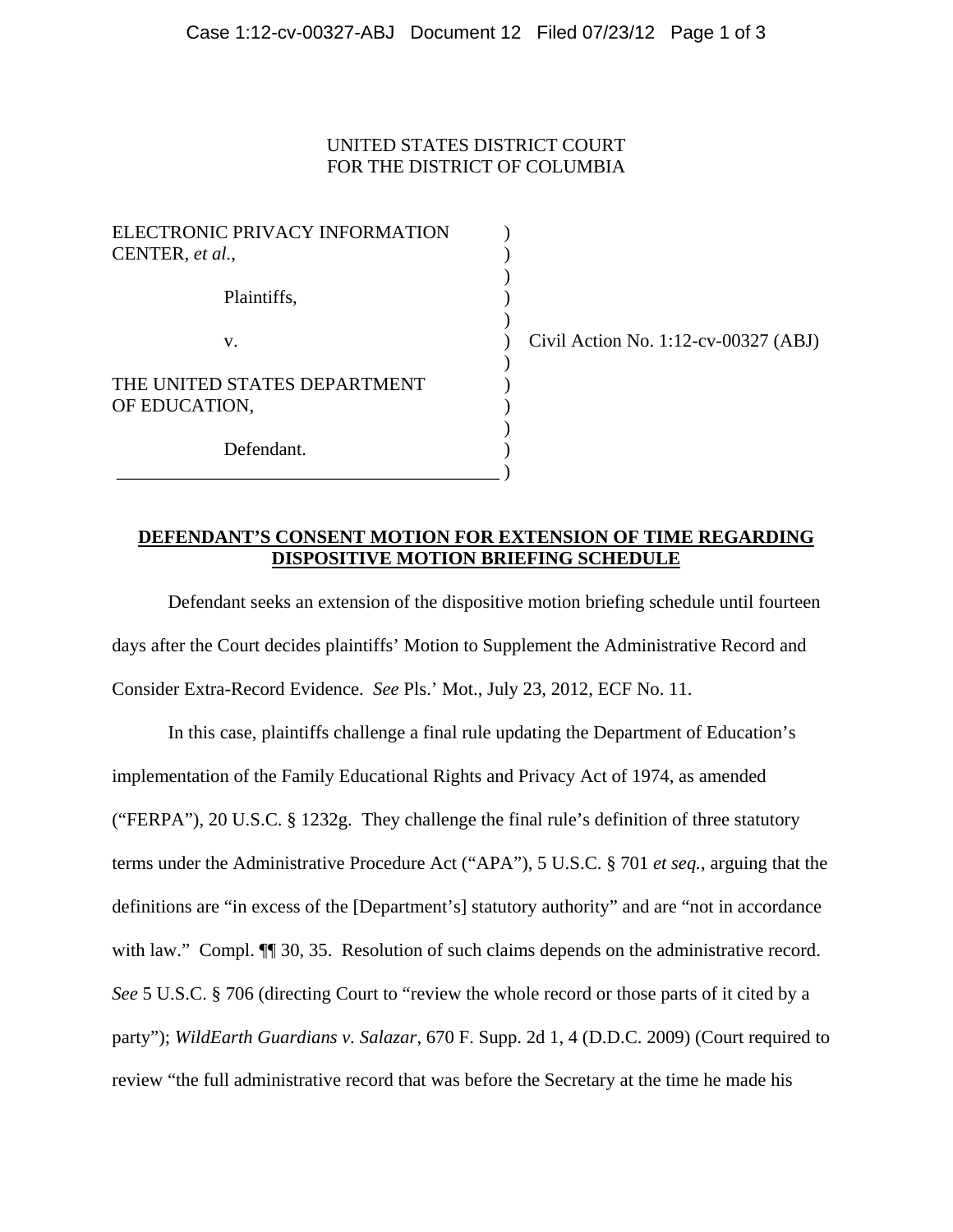decision" (citation and quotation marks omitted)).

Because plaintiffs' motion could alter the scope of the administrative record, the Department requests that it not be required to file its dispositive motion until that scope has been set. This would serve judicial efficiency by avoiding unnecessary or supplemental briefing that could be required if the current briefing schedule went forward and new documents were later determined to be relevant. *Cf. Sara Lee Corp. v. Am. Bakers Ass'n Retirement Plan*, 512 F. Supp. 2d 32, 39 (D.D.C. 2007) (holding motion for summary judgment in abeyance until "resolution of any issues pertaining to the administrative record"); *Delano v. Roche*, 391 F. Supp. 2d 79, 81 n.1 (D.D.C. 2005) (Court stayed briefing on summary judgment motions until after its ruling on plaintiff's motion to supplement administrative record).

Accordingly, the Department requests that the deadline for its dispositive motion be extended until fourteen days after the Court decides plaintiffs' Motion to Supplement, and that the remainder of the briefing schedule be as follows: plaintiffs' opposition and any cross-motion will be due 45 days after the Court's decision; defendant's reply and opposition to any crossmotion will be due 75 days after the Court's decision; and plaintiffs' reply in support of any cross-motion will be due 89 days after the Court's decision. The parties met and conferred pursuant to Local Rule 7(m), and plaintiffs consent to this motion.

Dated: July 23, 2012 Respectfully submitted,

STUART F. DELERY Acting Assistant Attorney General

JOHN R. TYLER Assistant Director